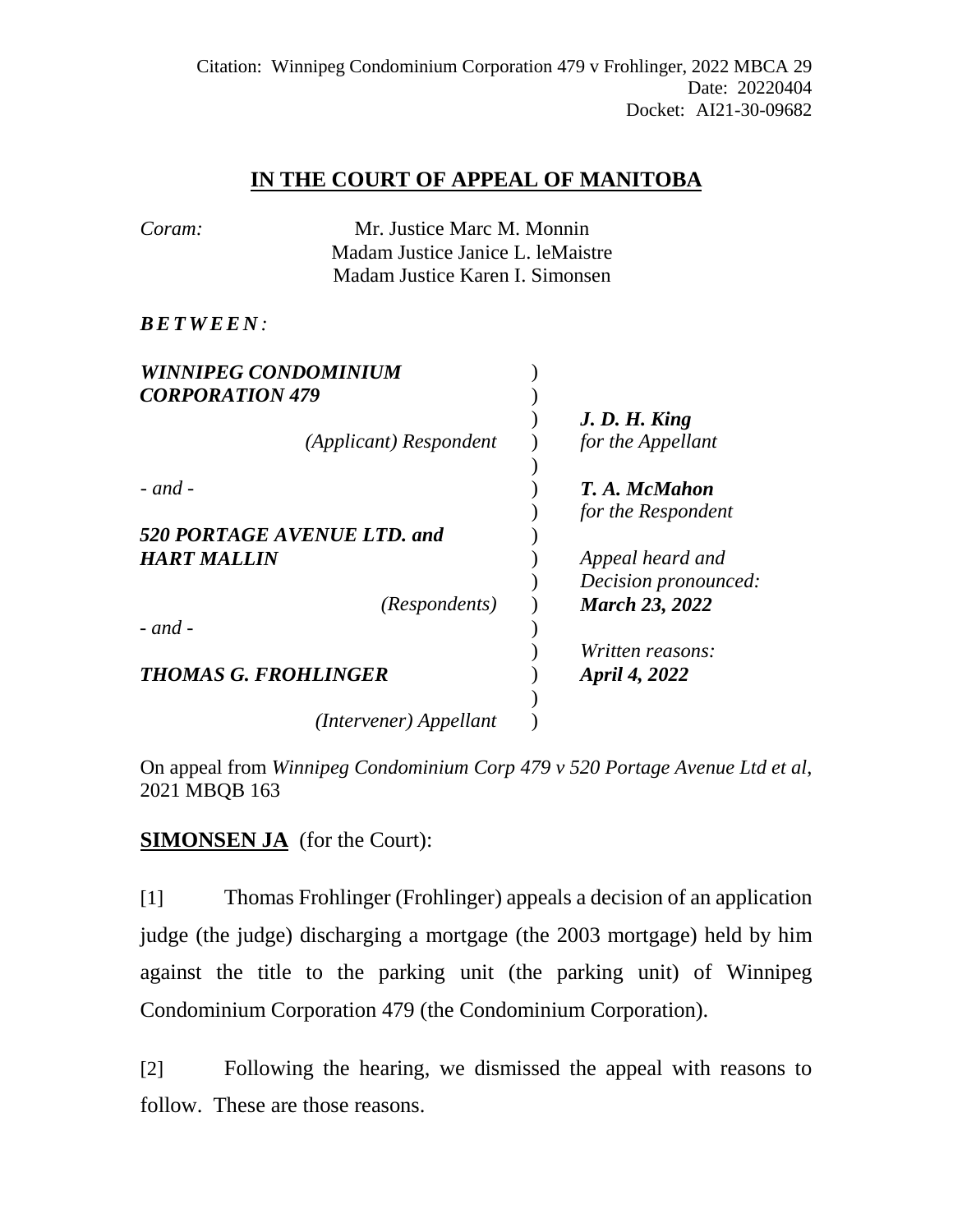[3] The judge's decision was made after this Court, on an earlier appeal in this proceeding, referred the matter back to him for a determination as to whether it was "just and equitable" that the 2003 mortgage be removed from the title to the parking unit (2020 MBCA 66 at para 85 (the 2020 decision)).

[4] The 2020 decision dealt with a dispute between the Condominium Corporation and the developer of the condominium project (the project), 520 Portage Avenue Ltd. (the developer), as well as its principal, Hart Mallin (Mallin), with Frohlinger as intervener. This Court upheld a decision of the judge (see 2018 MBQB 197) ordering that the title to the parking unit be transferred from the developer to the Condominium Corporation because it was objectively reasonable to conclude that there was a common intention between the purchasers of the condominium units and the developer that the parking unit would be a common element of the Condominium Corporation (see the 2020 decision at paras 65, 75). Both the judge and this Court considered the representations made in the Condominium Declaration (the Declaration) and the Condominium Plan (the Plan) filed by the developer in the Winnipeg Land Titles Office on August 16, 2004 to create the Condominium Corporation—and applied the legal principles set out in *Frontenac v Joe Macciocchi & Sons* (1975), 67 DLR (3d) 199 (Ont CA); and *York Condominium Corp No 167 v Newrey Holdings Ltd* (1981), 122 DLR (3d) 280 (Ont CA) (*Newrey*).

[5] Those principles, grounded in a fiduciary duty owed by a developer to purchasers of condominium units, were succinctly summarized in *Middlesex Condominium Corp No 87 v 600 Talbot Street London Ltd* (1998), 156 DLR (4th) 587 (Ont CA) (at para 39):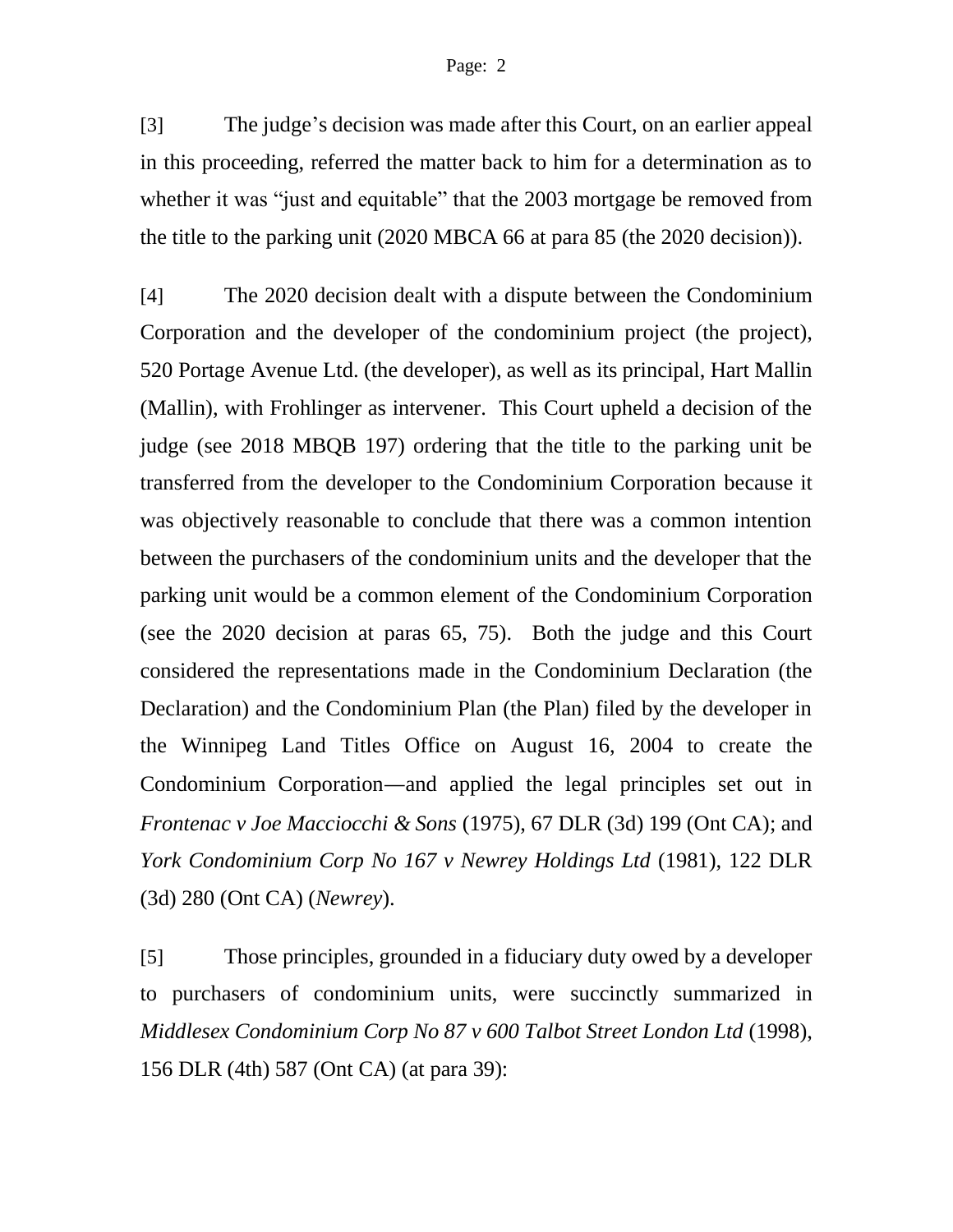To summarize, *Frontenac* and *Newrey Holdings* stand for the proposition that with respect to the common elements, the declarant is bound not to prefer its interests over those of the group of unit owners. Where the reasonable interpretation of the evidence is that, notwithstanding the registered title, the declarant intended a reasonable purchaser to believe or to justifiably assume that the superintendent's suite was a common element or an asset of the corporation, the declarant will be required to convey the unit to the corporation. If this constituted a departure from established contract and real property law, it was a departure required by the exigencies of condominium ownership.

[6] In the 2020 decision, this Court also addressed the three mortgages held by Frohlinger against the title to the parking unit. It was determined that, because the developer had no interest in the parking unit once the Plan and the Declaration had been filed, it was not entitled to mortgage the parking unit. Therefore, the two mortgages provided by the developer that were registered against the title to the parking unit in December 2004 and September 2006 were ordered discharged. In discharging those two mortgages, this Court noted the surrounding circumstances that Frohlinger was not at arm's length from the developer "since he was both its legal counsel and an investor in the [project]" and, "[a]s counsel, he was aware of the Declaration and the Plan, having provided a detailed report to the [d]eveloper about their terms" (at para 83).

[7] With respect to the 2003 mortgage, the situation was somewhat different, as it had been registered prior to the filing of the Plan and the Declaration, which formed the basis for the order that the title to the parking unit be transferred to the Condominium Corporation. The 2003 mortgage was initially registered in December 2003 by one Brian Finnegan (Finnegan) and was transferred to Frohlinger in 2007. In the 2020 decision, this Court recognized that Frohlinger "stepped into the shoes" (at para 84) of Finnegan,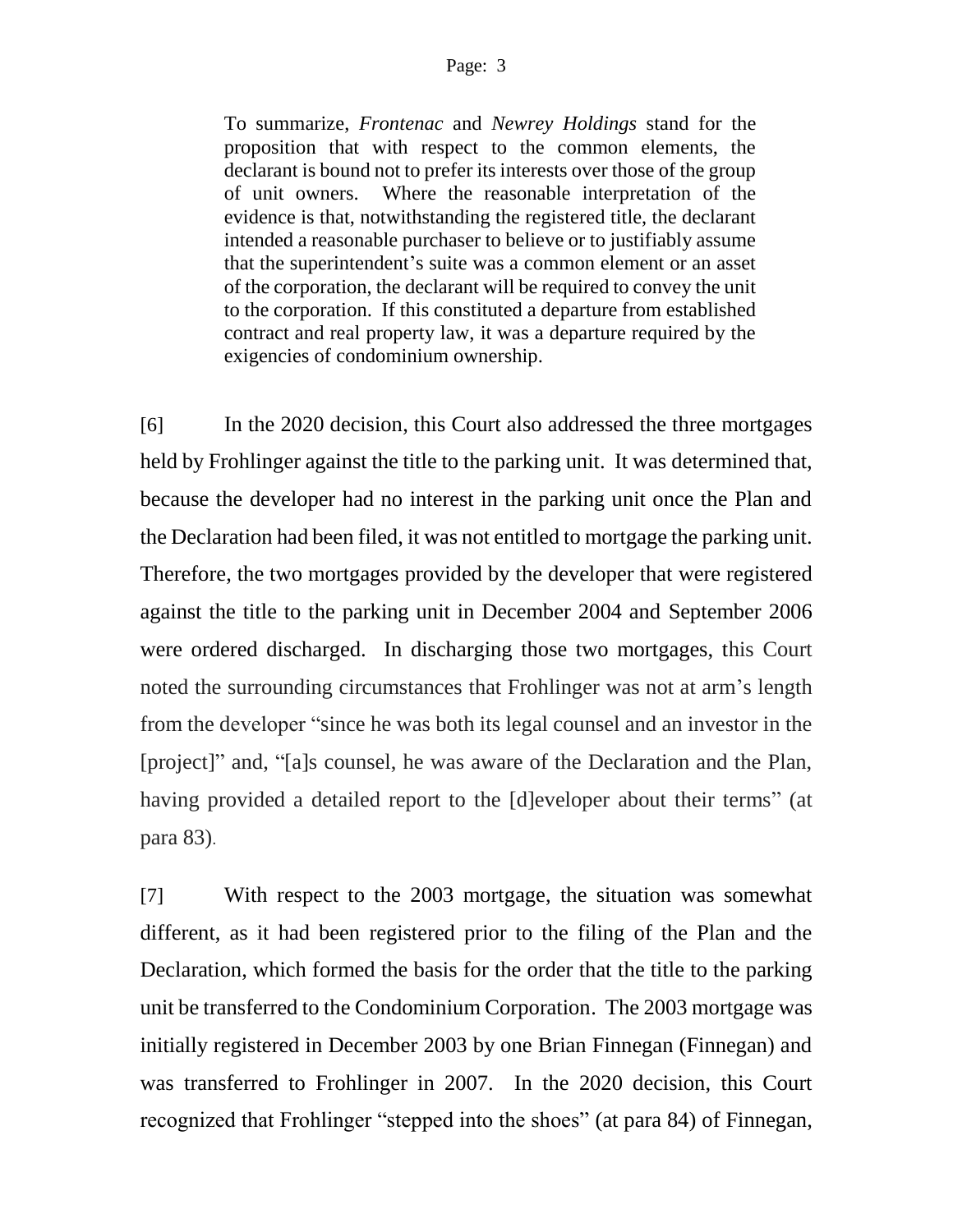but concluded that it did not have a sufficient evidentiary foundation with respect to the circumstances surrounding the 2003 mortgage or its transfer to Frohlinger to determine whether it too should be discharged. This Court noted that it had no evidence as to "the relationship between the original mortgagee and the [d]eveloper, the terms of the mortgage or the assignment, when the mortgage advances were made, the purpose for which the funds were used, or the amount that remain[ed] due under the mortgage" (*ibid*).

[8] After the matter was referred back to the judge, he reviewed the record that was before this Court for the 2020 decision, as well as the further evidence that had been filed, and made a number of findings of fact:

- Finnegan and three others had formed an association for the development of the project. Finnegan was the financier of the project, Mallin was the developer, one Lon Trickett was a designer and contractor, and Frohlinger was the fourth individual.
- Frohlinger was a director of the developer until August 1, 2003, and was involved in the project from its inception as counsel.
- In addition to Finnegan taking the 2003 mortgage as security, he obtained personal guarantees from each of the three other members of the group, as collateral security.
- In late 2005, Finnegan lost confidence in the project and tried to call in the guarantees on the 2003 mortgage. The parties subsequently settled their differences and, as part of that settlement, the 2003 mortgage was assigned by Finnegan to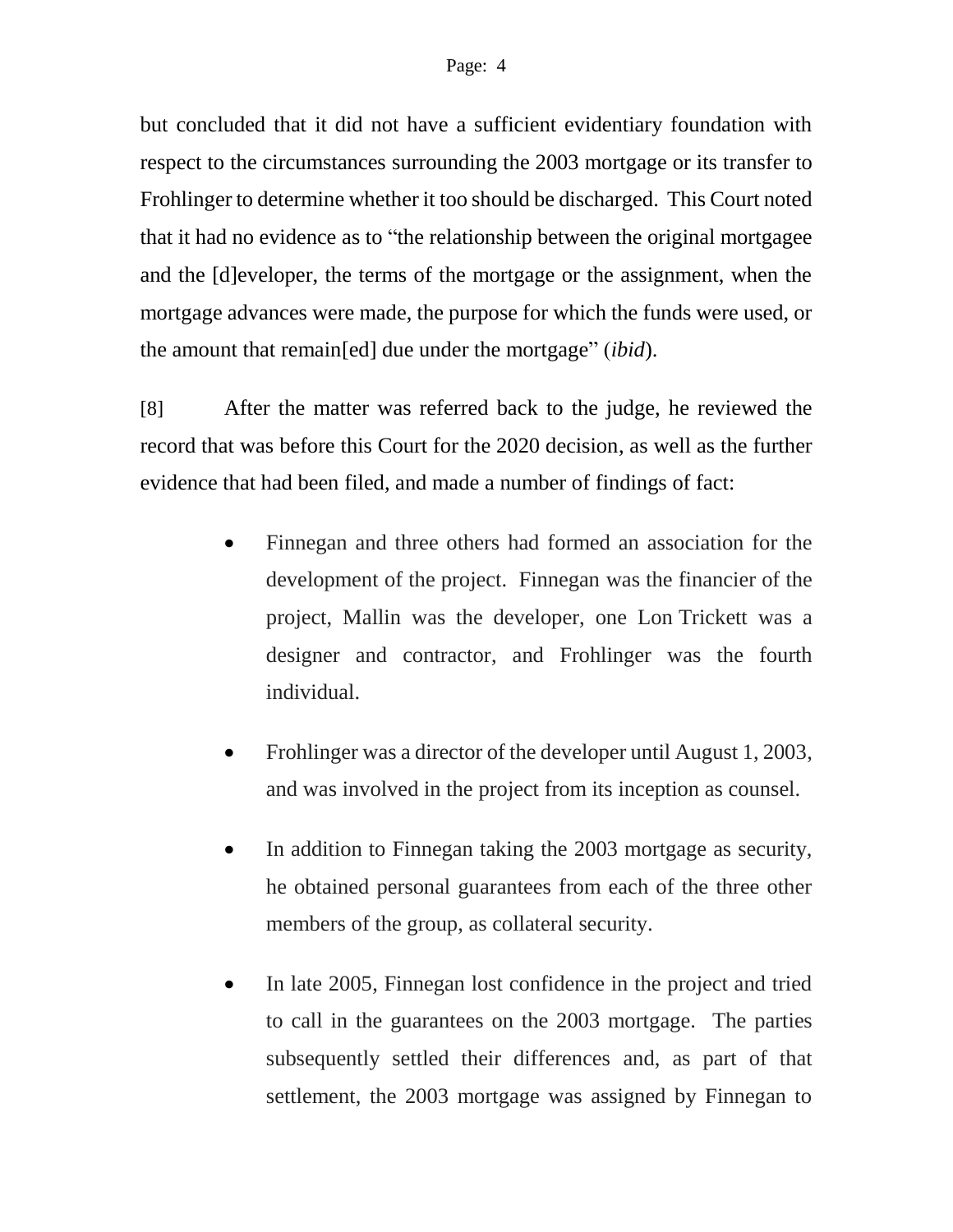Frohlinger (and eventually transferred on August 8, 2007). Clause 9 of the formal settlement agreement signed on March 22, 2007 stated:

[Frohlinger] acknowledges that he has been involved in the [p]roject and that he is fully familiar with the [p]roject and the security held by [Finnegan] on the [p]roject, and that in entering into this Agreement, [Frohlinger] is relying solely on his own knowledge and investigations and not on any representations or warranties made by [Finnegan] as to any aspects of the [p]roject, including without limitation, the financial position of the [p]roject and the security held by [Finnegan] on the [p]roject, the balances owing to [Finnegan] under the security on the [p]roject or the validity, enforceability or priority of the said security.

[9] The judge also concluded that the principles in *Frontenac/Newrey* applied. He determined that those principles meant that not only could the developer not mortgage the parking unit once the Plan and the Declaration had been filed, a person at non-arm's length to the developer who had assumed a mortgage (Frohlinger) taken by a lender who was also non-arm's length to the developer (Finnegan) could not take steps to enforce their mortgage—so that the 2003 mortgage should, therefore, be removed.

[10] In making his decision, the judge considered *Condominium Plan No 86-S-36901 (Owners) v Remai Construction (1981) Inc* (1991), 84 DLR (4th) 6 (Sask CA) (*Remai*). While noting that *Remai* was not on all fours with this case and that the mortgages under consideration in *Remai* were not registered prior to the condominium plan, the judge found the decision to be instructive regarding the distinction in the treatment of a mortgage against a condominium property given to an arm's-length financial institution in contrast to a mortgage given to a company related to the developer of the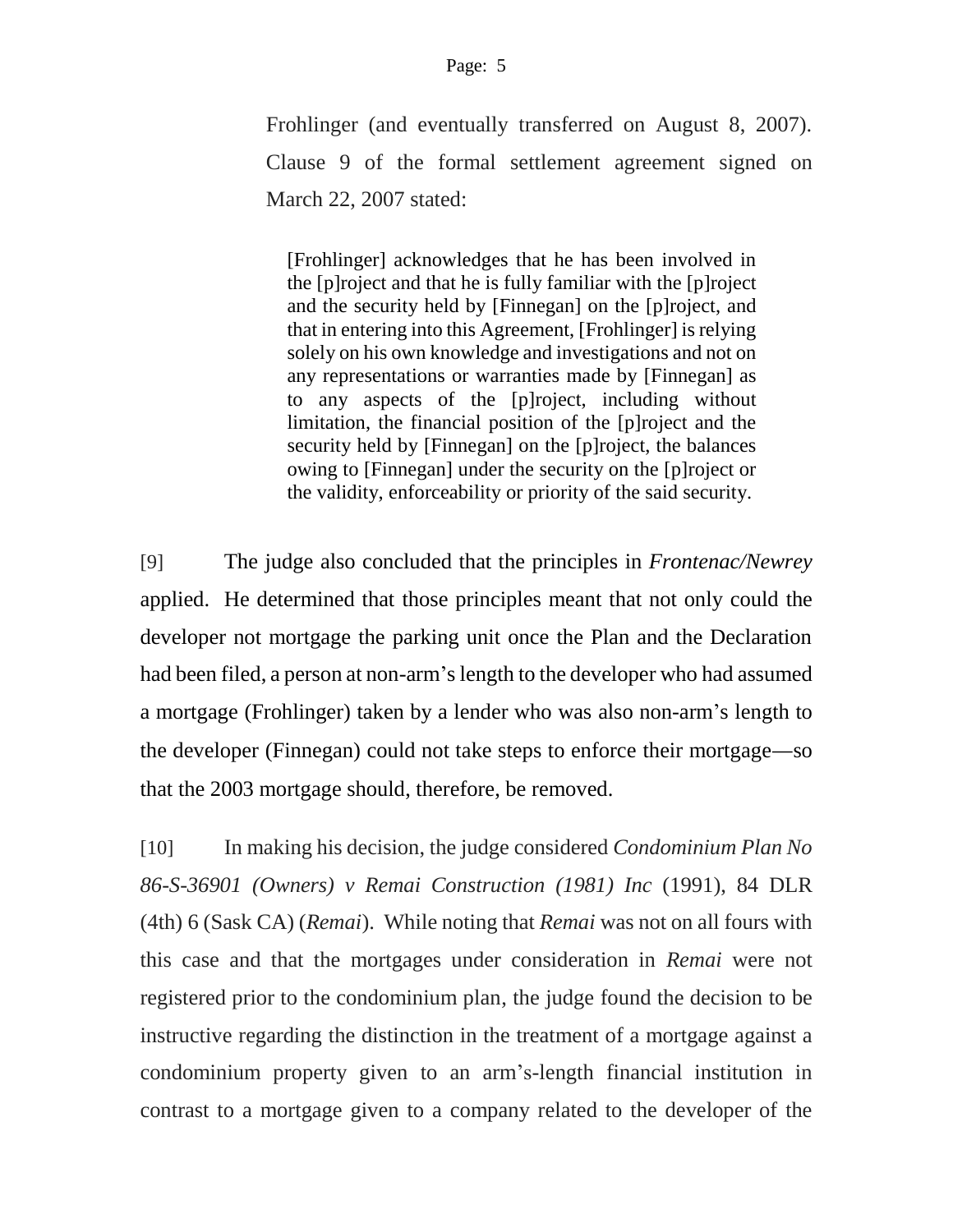condominium. In *Remai*, the mortgage provided to a company related to the developer was ordered removed, whereas the mortgage provided to the financial institution was not.

[11] In the present case, the judge concluded that "the fact that the [2003] mortgage predate[d] the [Plan was] not materially relevant because of the nonarm's length nature of the relationship between the original mortgagee Mr. Finnegan and the developer" (at para 12). The judge was also satisfied that no inequity would arise from a discharge of the 2003 mortgage; Frohlinger was also a non-arm's length party, who was aware of the Plan and the Declaration and, having signed the settlement agreement in 2007, "was not an innocent purchaser for value when he assumed Mr. Finnegan's 2003 mortgage" (at para 13).

[12] Although a number of grounds of appeal are raised, Frohlinger essentially appeals on the bases that (1) the judge erred in his interpretation and application of the 2020 decision, and (2) he erred in law and in the application of the law to the facts in ordering that the 2003 mortgage be discharged from the title to the parking unit.

[13] The applicable standard of review with respect to errors of law is correctness. For errors of mixed fact and law, or of fact alone, the standard of review is palpable and overriding error, unless an error of mixed fact and law involves an error relating to an extricable question of law, in which case the standard of correctness applies to that extricable legal question (see *Housen v Nikolaisen*, 2002 SCC 33).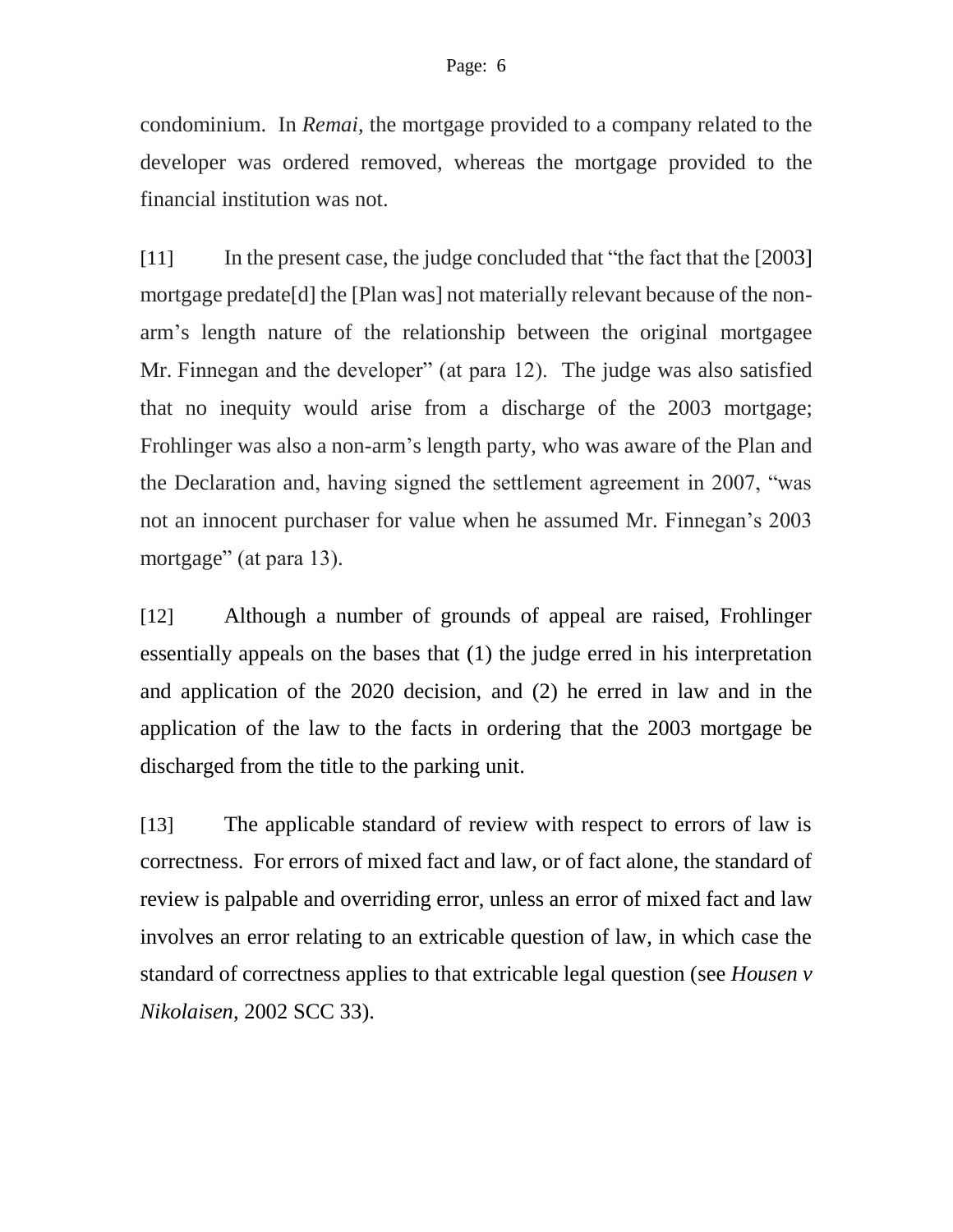[14] As for the first issue raised on appeal, Frohlinger takes the position that the 2020 decision precluded the judge from concluding that the 2003 mortgage should be removed from the title to the parking unit. This, he says, is due to the operation of either the principle of *stare decisis* or the principle of estoppel on the basis that an issue already decided was being relitigated. We are satisfied that there is nothing in the 2020 decision that precludes the application of the *Frontenac/Newrey* principles to the question of whether the 2003 mortgage should be removed from the title; this Court specifically declined to determine that issue due to a lack of evidentiary foundation.

[15] We also reject Frohlinger's suggestion that the judge did not follow the direction of this Court as set out in the 2020 decision. He crafted a process that allowed him a complete evidentiary foundation to determine the facts and to apply the law to the facts that he found. The facts that this Court, in the 2020 decision, had identified as potentially relevant to the issue of whether the 2003 mortgage should be discharged were examples only—the judge was not required to consider any particular facts but, rather, the whole of the circumstances. We have no hesitation in concluding that he did exactly what was asked of him.

[16] Frohlinger also contends that the judge erred in finding that he and Finnegan were in a non-arm's length relationship. However, in our view, the key is that they were both non-arm's length to the developer. In any event, we see no error in the judge's finding that Finnegan and Frohlinger were "in association" (at para 13) with one another. Indeed, the evidence well supports the findings he made.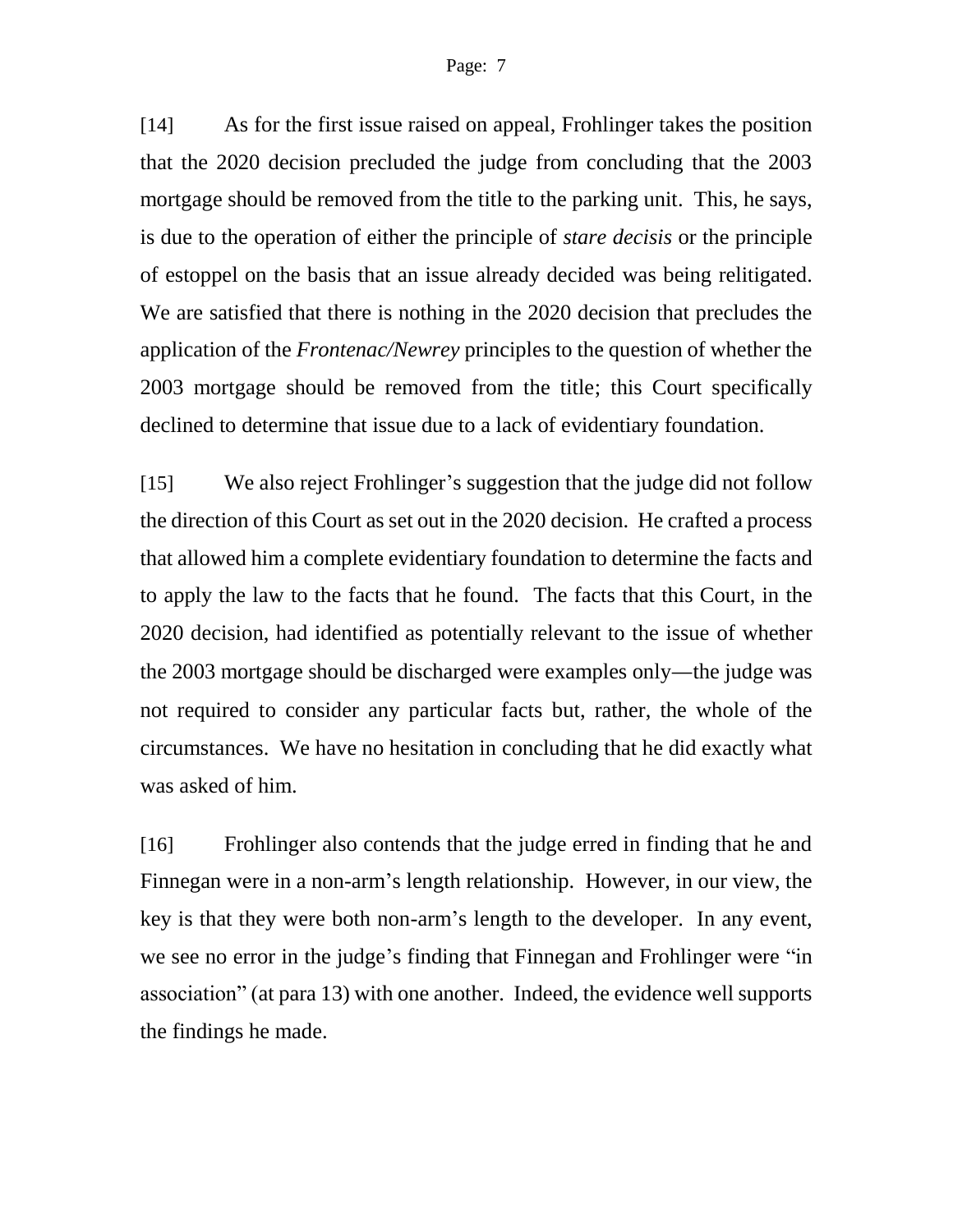[17] As for the second issue raised on appeal, the thrust of Frohlinger's position is that the principles in *Frontenac/Newrey* do not apply to these facts and that there is no basis in law for the judge's conclusion that the 2003 mortgage "no longer was enforceable" (at para 14) against the parking unit after the filing of the Plan and the Declaration. As part of this submission, Frohlinger argues that the judge erred by relying on *Remai*. In our view, the judge made no error in his limited use of *Remai*—nor did he err in concluding that the 2003 mortgage, while initially validly registered, was subject to the application of the *Frontenac/Newrey* principles given Finnegan's relationship with the developer; Frohlinger's relationship with the developer, the project and Finnegan; Frohlinger's knowledge of the Plan and the Declaration; and the language of the settlement agreement that he signed. It follows that the judge did not err in concluding that the 2003 mortgage became unenforceable and should be discharged.

[18] The judge's conclusion reflects, and is consistent with, the fiduciary duty owed by a developer to protect the interests of all unit owners, present and prospective, and not to put its own interest in conflict with theirs. Despite the 2003 mortgage being initially validly registered, it would be inconsistent with this fiduciary duty to allow that mortgage to remain on the title to the parking unit when the developer has been ordered to transfer the parking unit to the Condominium Corporation, and both Finnegan and Frohlinger were integrally involved in the development of the project.

[19] As the judge made no reviewable error of fact or law, or in the application of the law to the facts, there is no basis for appellate intervention.